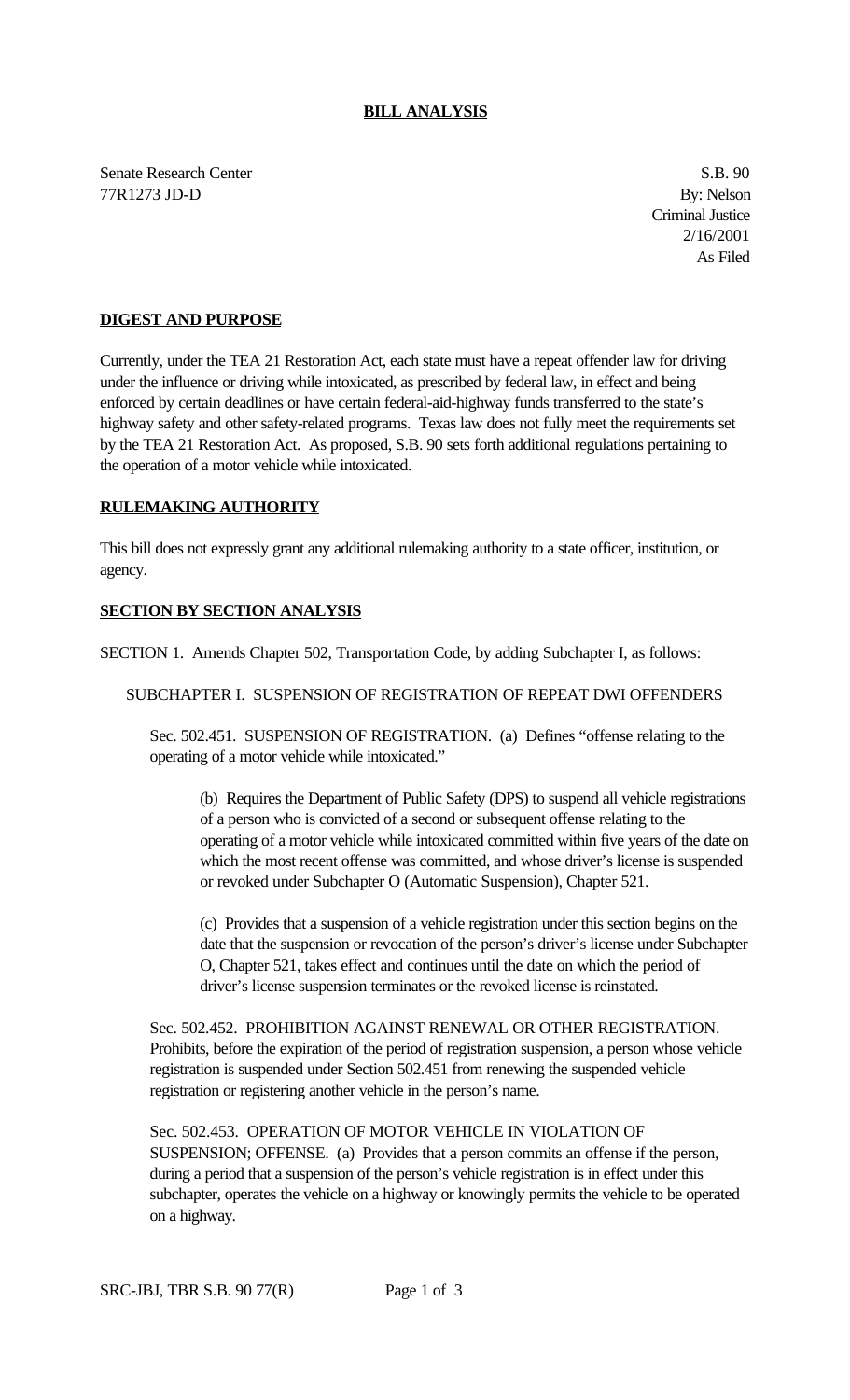(b) Provides that it is an affirmative defense to prosecution under this section that the person had not received notice under Section 502.454 of a suspension order concerning the person's vehicle registration.

(c) Provides that an offense under this section is a misdemeanor punishable by a fine of not less than \$100 or more than \$500 and confinement in county jail for a term of not less than 72 hours or more than six months.

Sec. 502.454. NOTICE OF SUSPENSION OF VEHICLE REGISTRATION. (a) Requires the DPS to give written notice of a vehicle registration suspension under this subchapter.

(b) Requires the notice to be by personal delivery to the person or by deposit in the United States mail addressed to the person at the last address supplied to the Texas Department of Transportation or DPS by the person.

(c) Provides that notice by mail is presumed to be received on the 10th day after the date the notice is mailed. Authorizes proof of the notice to be made by the certificate of a DPS employee stating certain requirements.

(d) Requires a certificate under Subsection (c) (2) to specify the name of the person to whom the notice was given and the time, place, and manner of the delivery of the notice.

Sec. 502.455. RETURN OF VEHICLE REGISTRATION AND LICENSE PLATES TO DEPARTMENT OF PUBLIC SAFETY. (a) Requires a person notified of a vehicle registration under Section 502.454 to send to DPS the person's vehicle registration receipts and the license plates for the person's vehicles.

(b) Requires the registration receipts and the license plates to be sent not later than the 10th day after the date the person receives written notice from DPS.

Sec. 502.456. FAILURE TO RETURN VEHICLE REGISTRATION AND LICENSE PLATES; OFFENSE. (a) Provides that a person commits an offense if the person fails or refuses to timely send to DPS the person's vehicle registration receipts and license plates as required by Section 502.455.

(b) Provides that an offense under this section in a misdemeanor punishable by certain penalties.

(c) Requires DPS to direct an employee of DPS to obtain and send to DPS the vehicle registration receipts and license plates of a person who fails to return the person's registration receipts and license plates in accordance with Section 502.455.

(d) Authorizes the director of DPS or a person designated by the director to file a complaint against a person for an offense under Subsection (a).

Sec. 502.457. TRANSFER OF VEHICLE REGISTRATION PROHIBITED. (a) Prohibits an owner whose vehicle registration has been suspended under this subchapter from transferring the registration unless the transfer is authorized under Subsection (b) or registering in another name the motor vehicle to which the registration applies.

(b) Authorizes DPS to transfer a vehicle registration if the director of DPS determines that the transfer is proposed in good faith and not to defeat the purposes of this subchapter.